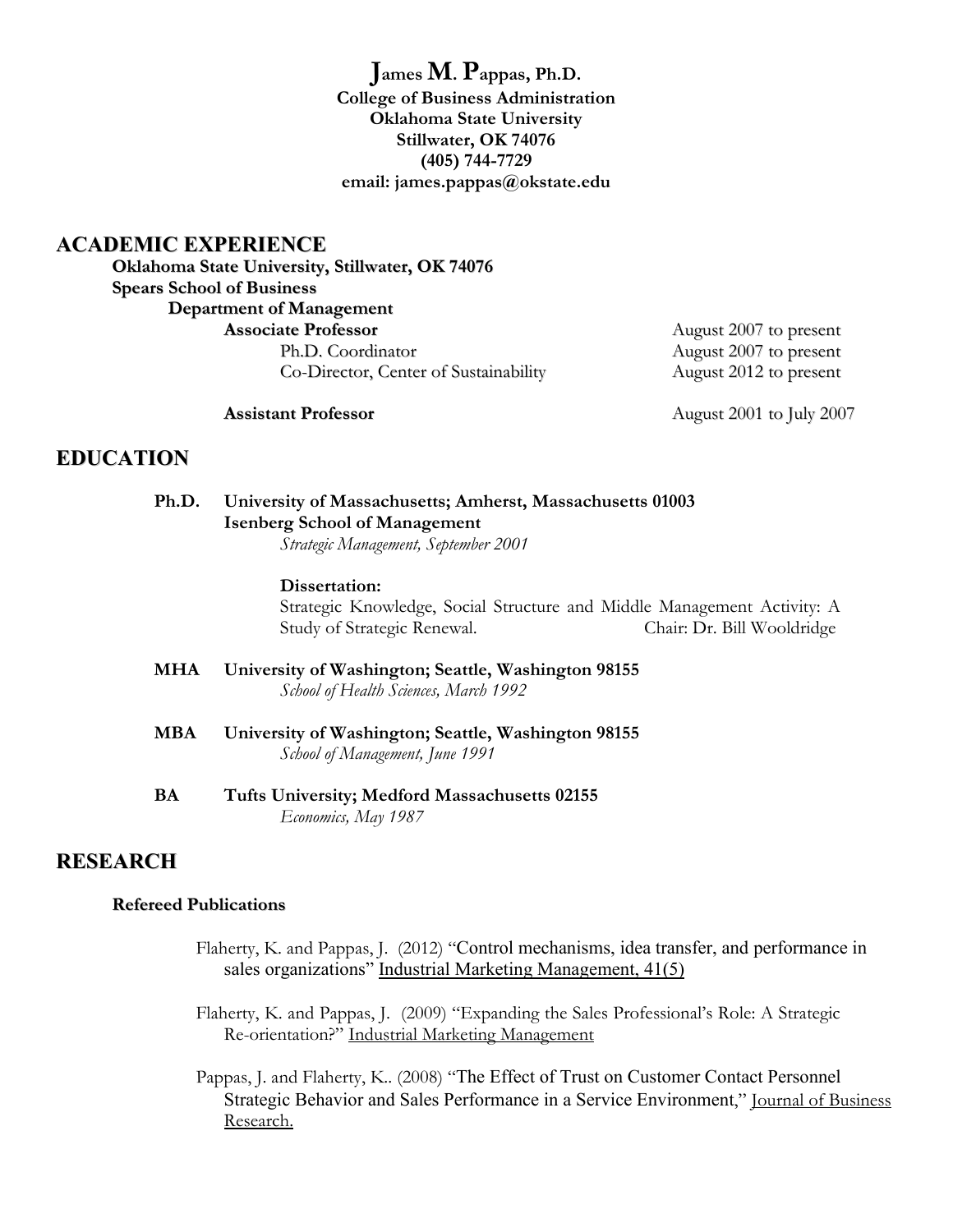#### **Refereed Publications (cont)**

- Pappas, J., Flaherty, K and Hunt, S. (2007) "The Joint Influence of Control Strategies and Market Turbulence on Strategic Performance in Sales-Driven Organizations," Journal of Behavioral and Applied Management.
- Pappas, J., and Wooldridge, B. (2007), "Middle Managers' Divergent Strategic Influence: An Investigation of Network Centrality and Perceptual Deviance," Journal of Management Studies
- Pappas, J. and Flaherty, K. (2006) "The Moderating Role of Individual-Difference Variables in Compensation Research," Journal of Managerial Psychology.
- Pappas, J. and Karen Flaherty (2005). "Informal Controls at Work: Affecting Behavior Amidst Uncertainty." Strategic Management Society Book Series (Ed. Steven Floyd). Blackwell Publishers: London.
- Pappas, J., Flaherty, K. and Wooldridge, B. (2004) "Tapping into Hospital Champions Strategic Middle Managers" Health Care Management Review. (lead article).
- Flaherty, K. and Pappas, J. (2003) "Job Selection among Salespeople: A Bounded Rationality Perspective," Industrial Marketing Management.
- Pappas, J., Flaherty, K. and Wooldridge, B. (2003) "Achieving Strategic Consensus in Hospitals: A Middle Management Perspective." Hospital Topics.
- Flaherty, K. and Pappas, J. (2002) "Using Career Stage Theory to Predict Turnover Intentions Among Salespeople," Journal of Marketing Theory and Practice.
- Flaherty, K. and Pappas, J. (2002) "The Influence of Career Stage on Job Attitudes: Toward a Contingency Perspective." Journal of Personal Selling and Sales Management (lead article).
- Flaherty, K. and J. Pappas (2000), "The Role of Trust in Salesperson-Sales Manager Relationships," Journal of Personal Selling and Sales Management.
- Flaherty, K. and J. Pappas (2000), "The Effect of Implicit Personality Theory on Evaluation of Brand Extensions," Psychological Reports.

#### **Working Papers**

- Flaherty, K, and Pappas, J., "The Influence of an Ideal Control System on Salesperson Championing and Performance," under second review at *Industrial Marketing Management.*
- Pappas, J., and Flaherty, K. "Trust and Trustworthiness: A process model of antecedents and effects on individual performance" Data collected
- Pappas, J. "Acquisition or Alliance? A Comparison of Value Creating Strategies in the Pharmaceutical Industry" Data Collected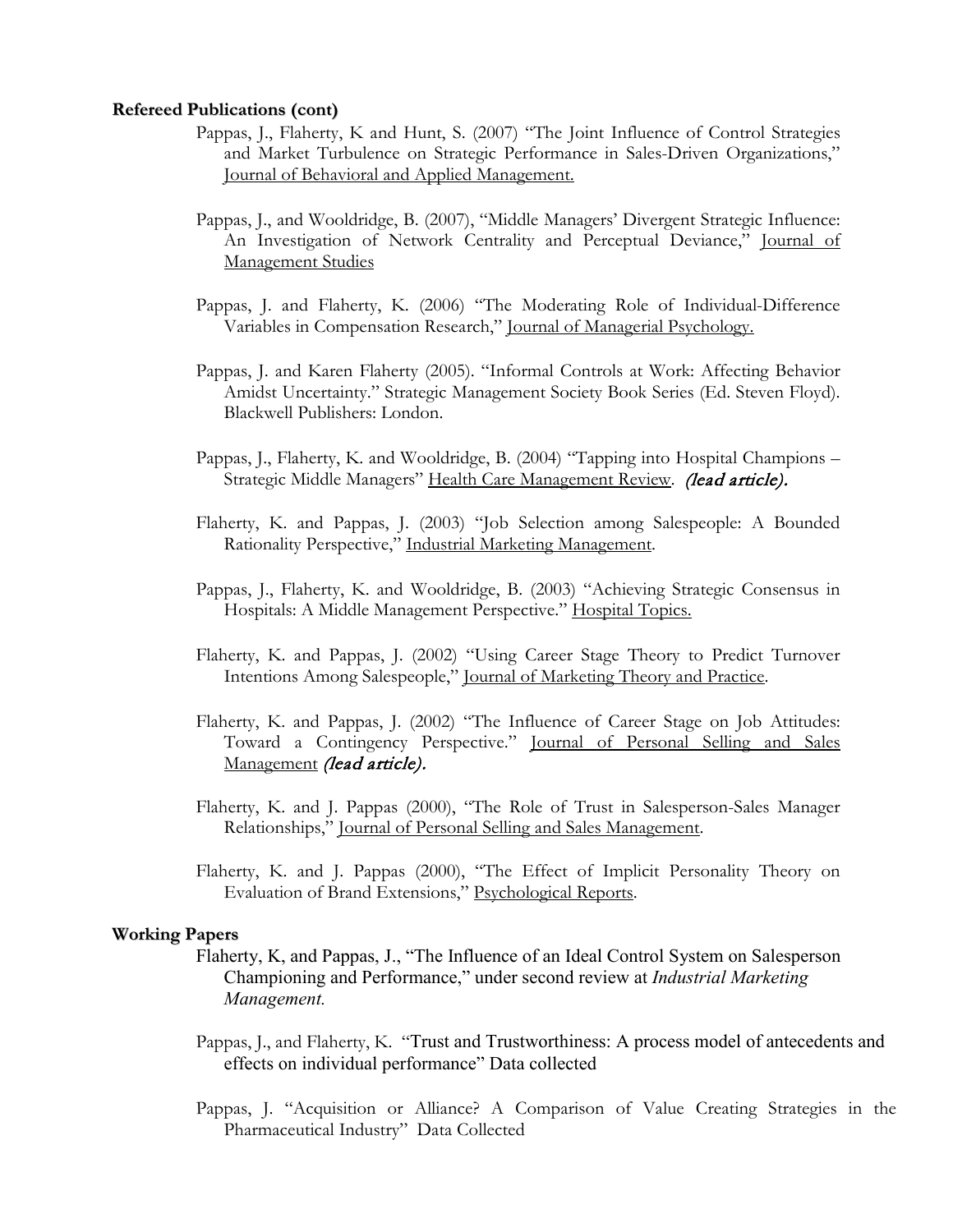#### **Selected Conference Proceedings**

- Johnson, S., Pappas, J. and Hill, A. (2010) "Organizational Memory and Individual Prior Experience: Epistemology of Practice in the NFL." **Organization Science Winter Conference** – Steamboat Springs, CO
- Kern, D., Pappas, J., DeGroot, T. and Flaherty, K. (2005), "A Meta-Analytic Review of Formal Operational Control Systems," **Academy of Management Conference** – Honolulu, HI
- Gooty, J., Pappas, J. and Flaherty, K. (2005). "A multilevel test of managerial trustworthiness: antecedents and consequences," **Academy of Management Conference** – Honolulu, HI
- Pappas, J. and Lawlor, B. (2005). "The Knowledgeable Middle Manager: An Exploratory Study on Social and Intellectual Capital," **Strategic Management Society –** Orlando, FL
- Pappas, J. (2004), "Middle Managers' Strategic Influence: Investigating Network Centrality and Perceptual Deviance," **Academy of Management Conference** – New Orleans, LA. *Published in Best Paper Proceedings.*
- Pappas, J. and Flaherty, K. (2003). "The Impact of Control Systems on Role Conflict and Management Behavior: Moving Toward a Theory of Strategic Renewal ," **Strategic Management Society** – Mini-Conference, Storrs, CT.
- Flaherty, K., Pappas, J., Sallee, A. (2003). "Social Networks and Strategic Knowledge: A Study of the Strategic Activities of Frontline Employees," **American Marketing Association** – Winter Educators' Conference, Orlando.
- Pappas, J., Wooldridge, B., and Flaherty, K. (2002), "How Middle Managers Help Build New Capabilities: Lessons Learned Using Social Network Analysis," **Southern Management Association** – Atlanta, GA.
- Pappas, J., and Wooldridge, B. (2002), "Social Networks and Strategic Knowledge: A Study of Strategic Renewal from a Mid-Level Perspective," **Academy of Management Conference** – Denver, CO. *Published in Best Paper Proceedings.*
- Pappas, J., Wooldridge, B., and Flaherty, K. (2001), "Resource vs. Positional Rents: An Exploratory Study of the National Biking League," **Strategic Management Society**  – San Francisco, CA.
- Flaherty, K., Pappas, J. and Porter, T. (2001), "On the Measurement of Career Stages," **American Marketing Association** – Winter Educators' Conf., Scottsdale, AZ.
- Pappas, J. (2000), "Acquisition or Alliance? A Comparison of Value Creating Strategies in the Pharmaceutical Industry," **Academy of Management Conference**, Toronto.
- Flaherty, K. and Pappas, J. (2000), "Corporate Sponsorship: What are Companies Doing? What Should Companies Do?," **American Marketing Association** – Summer Educators' Conference, Chicago.
- Pappas, J. and Flaherty, K. (2000), "Implications of the knowledge-based view for strategic alliances: Toward a more dynamic view," **Southwestern Academy of Management**, San Antonio, TX.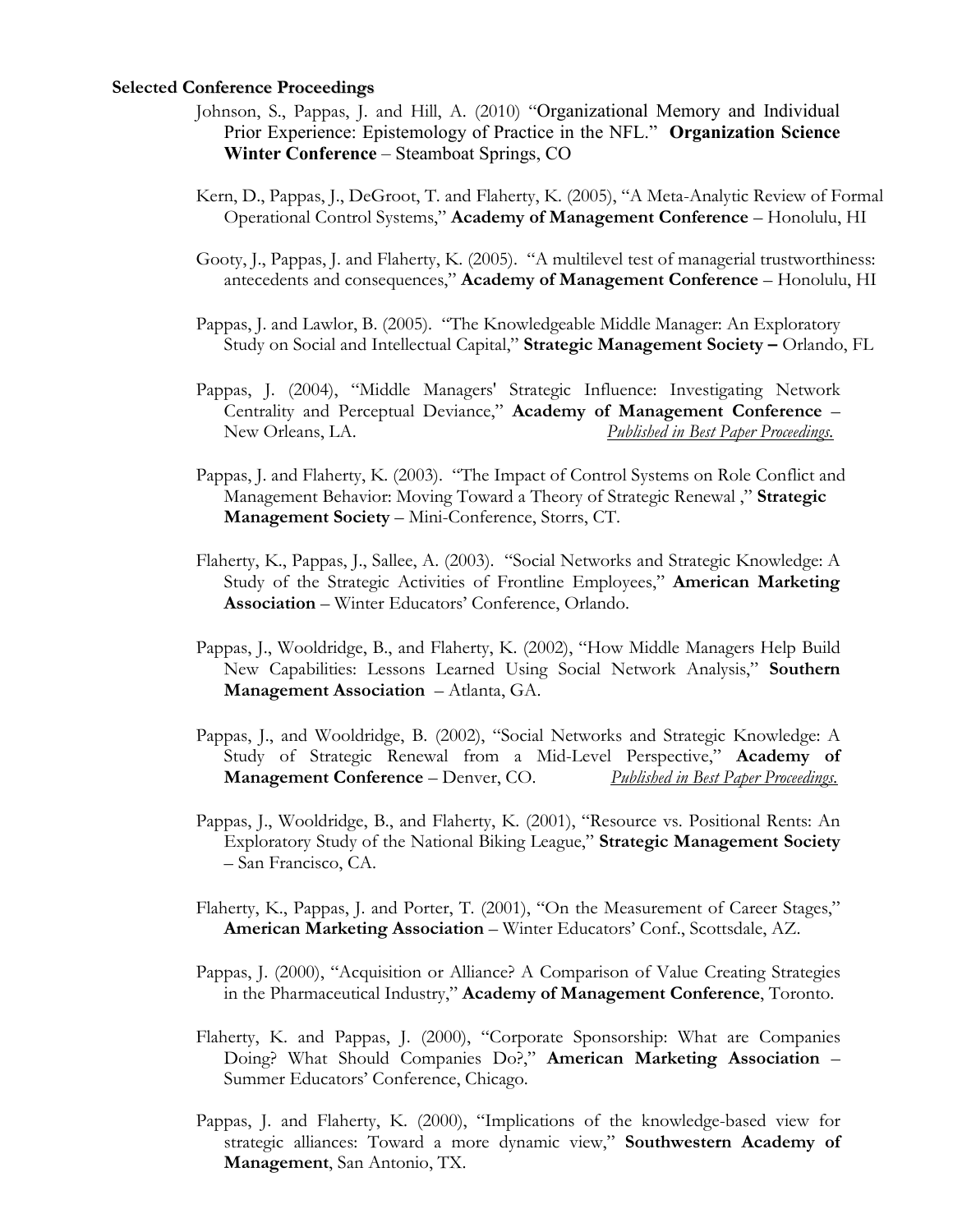#### **Selected Conference Proceedings (cont)**

- Pappas, J. and Flaherty, K. (2000), "More than just selling cars: Using an ethnographic approach to understand the sales job**," American Marketing Association** – Winter Educators' Conference, San Antonio, TX.
- Flaherty, K. and Pappas, J. (2000), "How Pay Structure Affects Salesperson Turnover: Using Self-Complexity Theory as a Mediator," **Southwestern Marketing Association**, San Antonio, TX.
- Pappas, J. (1999), "Opportunities to Apply Diversification Strategy to the Health Care Services Industry," **Eastern Academy of Management**, Springfield, MA.

### **TEACHING EXPERIENCE**

#### **Oklahoma State University, Stillwater, OK**

*Strategic Management (BADM 4513):* Fall 2001 – Spring 2007 (22 sections)

*Strategic Management (MBA 5303):* Spring 2006 (1 section)

*Organization Theory (PhD 6333):* Spring 2007 (1 section)

*Fundamentals of Management (MGMT 3013):* Fall 2007 to Spring 2013 (14 sections)

*Fundamentals of Management (MGMT 3013 - distance):* Fall 2008 to Spring 2013 (12 sections)

*International Strategy (MGMT 4650):* Spring 2008 (1 section)

*Corporate Sustainability (MGMT 4650):* Winter 2010 (1 section)

#### **Study Abroad Programs**

*OSU-Germany: "Sustainable Germany" -* May 2013 *OSU-Greece: "Doing Business in the Balkans" -* May 2011, 2012 *OSU-Costa Rica: "Sustainable Enterprises"* - January 2012 *OSU-Mexico: "Business in Latin America"* - January 2010 *OSU-London: "Globalization"* - June 2010 *OSU-France: "Corporate Strategy in the EU"* - June 2009

#### **University of Massachusetts, Isenberg School of Management**

Strategic Management: Fall 1999; Spring 2000 (2 sections), Fall 2000 Introduction to Management: Summer 2000, 1999; Fall 1999

### **Westfield State College, Westfield, MA**

International Management: Spring 2000 (2 sections)

#### **Bunker Hill Community College**

Macroeconomics, Spring Semester 1997 Health Care Management, Fall Semester 1996